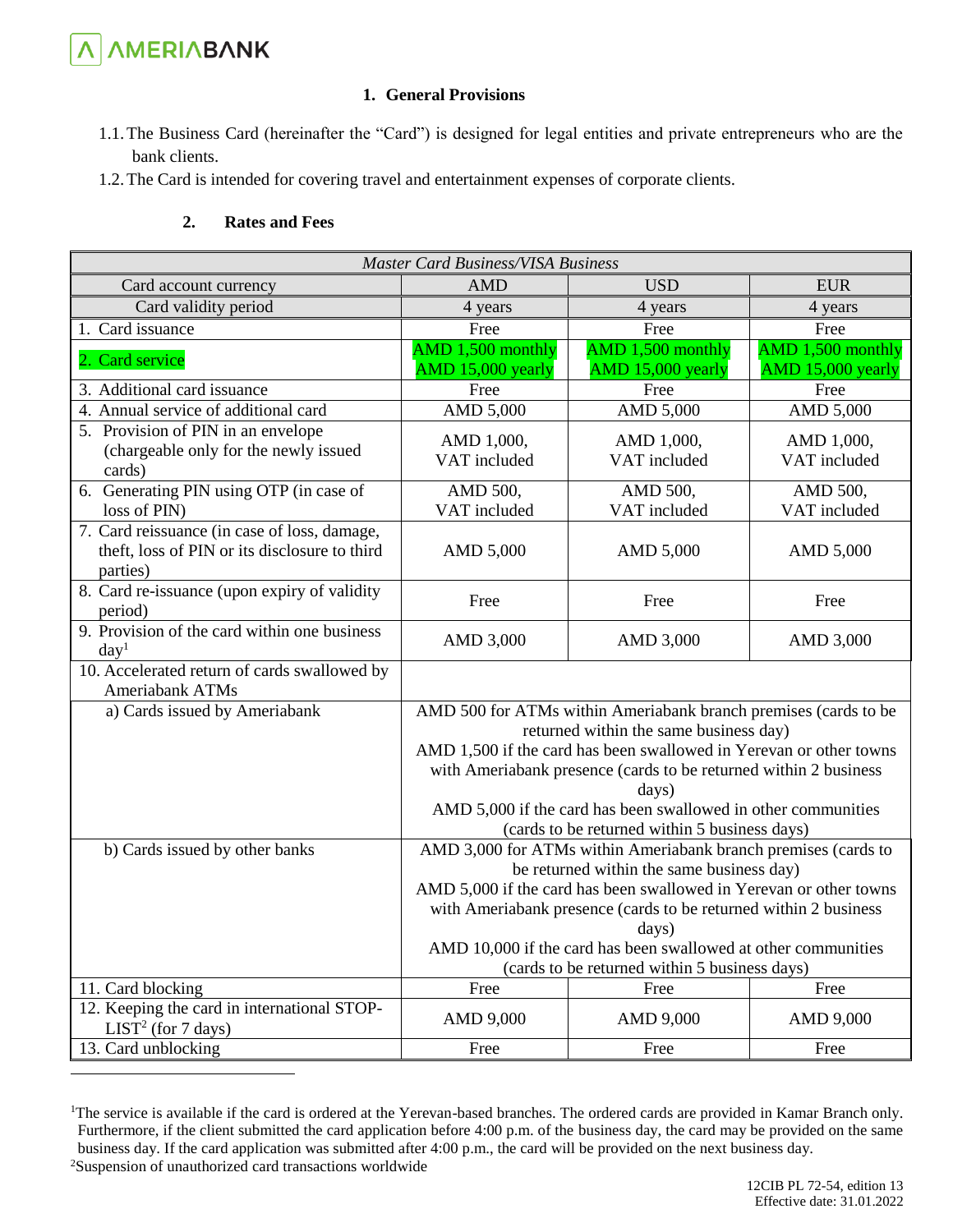## **A AMERIABANK**

| 14. Maximum daily cash withdrawal limit                                                                            | AMD 3,000,000                                                  | <b>USD 10,000</b>                                                   | <b>EUR 10,000</b> |  |  |
|--------------------------------------------------------------------------------------------------------------------|----------------------------------------------------------------|---------------------------------------------------------------------|-------------------|--|--|
| 15. Increase of maximum daily cash                                                                                 |                                                                |                                                                     |                   |  |  |
| withdrawal limit                                                                                                   |                                                                |                                                                     |                   |  |  |
| a) One-time (new limit effective until                                                                             |                                                                |                                                                     |                   |  |  |
| 3:00 p.m. of the following business day)                                                                           | AMD 3,000                                                      | AMD 3,000                                                           | AMD 3,000         |  |  |
| b) For the entire validity period of the                                                                           |                                                                |                                                                     |                   |  |  |
| card                                                                                                               | AMD 10,000                                                     | AMD 10,000                                                          | AMD 10,000        |  |  |
| 16. Maximum number of cash withdrawal                                                                              |                                                                |                                                                     |                   |  |  |
| transactions per day                                                                                               | 10                                                             | 10                                                                  | 10                |  |  |
| 17. Cash withdrawal                                                                                                |                                                                |                                                                     |                   |  |  |
| a) at Ameriabank ATMs                                                                                              | 0.1%                                                           | 0.1%                                                                | 0.1%              |  |  |
| b) at counters of Ameriabank branches,                                                                             | $0.2\%$ , minimum                                              | 0.5%, minimum AMD                                                   | $0.5\%$ , minimum |  |  |
| including POS-terminals <sup>3</sup>                                                                               | AMD 1,000                                                      | 1,000                                                               | AMD 1,000         |  |  |
| c) from other ATMs and cashing                                                                                     |                                                                |                                                                     |                   |  |  |
| centers, other than those of HSBC                                                                                  | 1.5%                                                           | 1.5%                                                                | 1.5%              |  |  |
| <b>Bank</b>                                                                                                        |                                                                |                                                                     |                   |  |  |
| d) at HSBC Bank Armenia ATMs                                                                                       | 0.1%                                                           | 0.1%                                                                | 0.1%              |  |  |
| Cash deposit into Ameriabank card<br>18.                                                                           |                                                                |                                                                     |                   |  |  |
| accounts via Ameriabank's cash-in                                                                                  |                                                                |                                                                     |                   |  |  |
| machines                                                                                                           | Free                                                           | Free                                                                | Free              |  |  |
| 19. Cash deposit into Ameriabank card                                                                              |                                                                |                                                                     |                   |  |  |
| accounts via cash-in machines of other                                                                             |                                                                |                                                                     |                   |  |  |
| banks                                                                                                              | 0.6%                                                           | 0.6%                                                                | 0.6%              |  |  |
|                                                                                                                    |                                                                |                                                                     |                   |  |  |
| 20. Non-cash payments with cards at                                                                                |                                                                |                                                                     |                   |  |  |
| merchants/service-providers, including                                                                             |                                                                |                                                                     |                   |  |  |
| online shops and service-providers                                                                                 | Free                                                           | Free                                                                | Free              |  |  |
| 21. Quick activation of the card account                                                                           |                                                                |                                                                     |                   |  |  |
| balance (maximum within 1 hour after                                                                               |                                                                |                                                                     |                   |  |  |
| depositing of funds)                                                                                               | AMD 2,000                                                      | AMD 2,000                                                           | AMD 2,000         |  |  |
| 22. Provision of statements                                                                                        |                                                                | According to Ameriabank CJSC Tariffs for Corporate Clients, Chapter |                   |  |  |
|                                                                                                                    | 2, section "Provision of statements, information and copies of |                                                                     |                   |  |  |
|                                                                                                                    | documents" <sup>4</sup>                                        |                                                                     |                   |  |  |
| 23. SMS notification (for transactions in the                                                                      |                                                                |                                                                     |                   |  |  |
| amount of AMD 10,000 or foreign                                                                                    | Free                                                           | Free                                                                | Free              |  |  |
| currency equivalent and more)                                                                                      |                                                                |                                                                     |                   |  |  |
| SMS notification (for any amount<br>24.                                                                            |                                                                |                                                                     |                   |  |  |
| without limitations)                                                                                               | AMD <sub>10</sub>                                              | AMD 10                                                              | AMD <sub>10</sub> |  |  |
| Review of card credit limit<br>25.                                                                                 | AMD 3,000                                                      | AMD 3,000                                                           | AMD 3,000         |  |  |
| Transfers from cards/card accounts, on<br>26.                                                                      |                                                                |                                                                     |                   |  |  |
| the basis of card number (via Internet                                                                             |                                                                |                                                                     |                   |  |  |
| Banking/Mobile Banking app, ATMs,                                                                                  |                                                                |                                                                     |                   |  |  |
| ArCa app or website) <sup>5</sup>                                                                                  |                                                                |                                                                     |                   |  |  |
| a) to Ameriabank cards                                                                                             | 0.3%                                                           | 0.3%                                                                | 0.3%              |  |  |
|                                                                                                                    |                                                                | 0.5%                                                                | 0.5%              |  |  |
| b) to other bank cards                                                                                             | 0.5%                                                           |                                                                     |                   |  |  |
| 27. E-wallet top-up with a card                                                                                    | 0%                                                             | 0%                                                                  | 0%                |  |  |
| 28. Transfers from card accounts to other<br>Fee specified in Section 4 (Transfers) of Ameriabank CJSC Tariffs for |                                                                |                                                                     |                   |  |  |
|                                                                                                                    |                                                                |                                                                     |                   |  |  |

<sup>3</sup>No fee shall be charged if over AMD 3 million is withdrawn from AMD-denominated card account.

<sup>4</sup> Ameriabank CJSC Tariffs for Corporate Clients (12CIB/11RBD PL 72-01-02), approved by the Bank's Management Board decision # 03/11/15 as of May 20, 2015. Link: <https://ameriabank.am/useful-links>

<sup>&</sup>lt;sup>5</sup> The amount will be available on the beneficiary's card instantly. In case of Ameriabank cards, the amount will be activated on the account on the next business day, while in case of the cards issued by other banks, activation on the account shall be subject to the terms and conditions of the issuing bank.